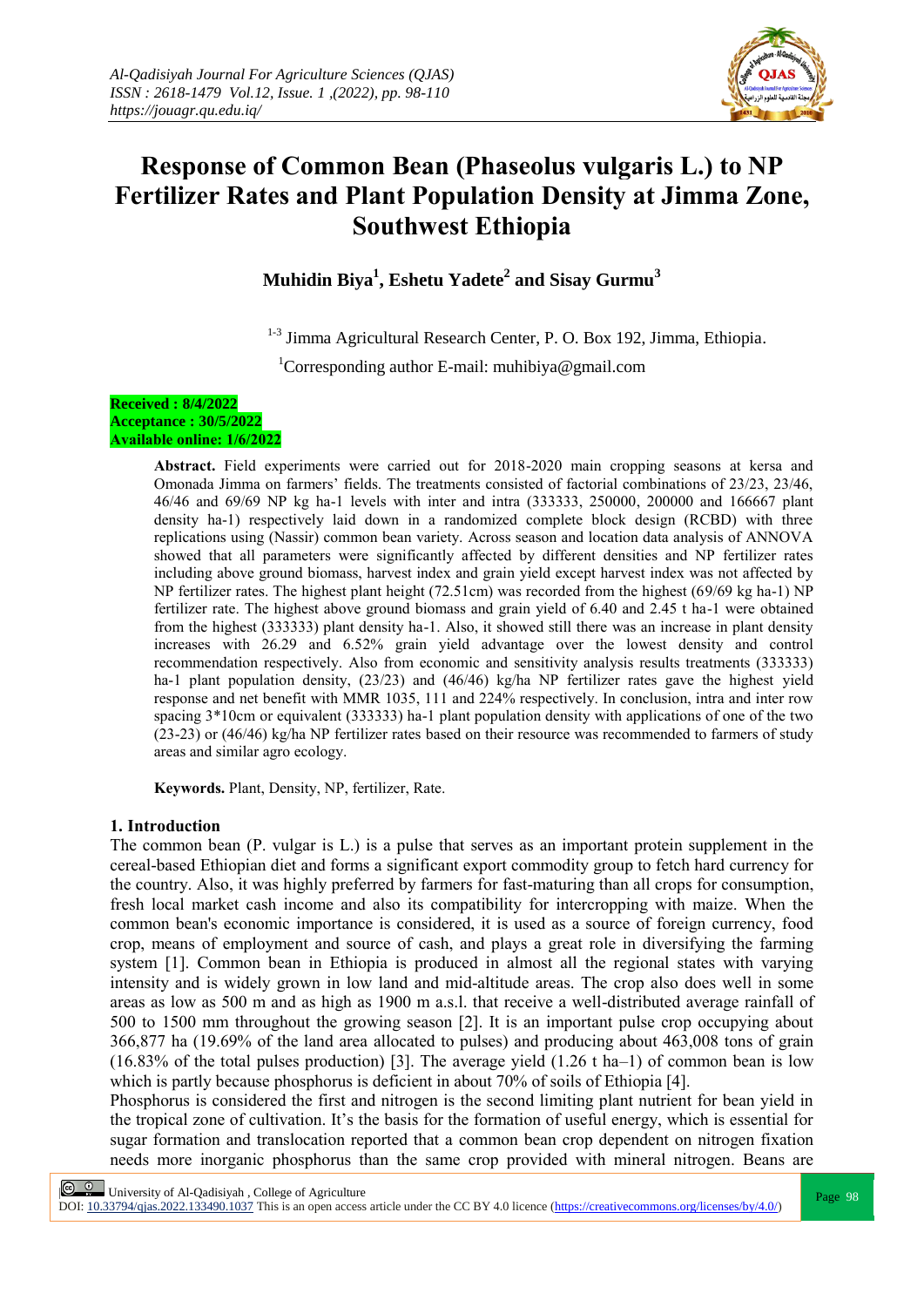

therefore especially susceptible to low soil phosphorus when accompanied by low soil. Phosphorus is a constituent of nucleic acids, phospholipids and ATP [5]. It is, however, less available for plant uptake in most tropical soils mainly because of its fixation with Ca in alkaline soils and Fe and Al in acidic soils. Even though the addition of P fertilizer increases grain yield in many crops such as common bean [6].

Nitrogen is the most important element limiting crop production in the tropics [7]. Common bean has a high nitrogen requirement for expressing their genetic potential. [8] Found that common bean responds to N fertilizer even under conditions where it grows and fixes N2 well. As a result, the common bean is generally considered more responsive than other legumes to N fertilization [9]. However, a bean can fix and use atmospheric nitrogen for soil fertility and mineral nutrition requirements. But it was considered to be a poor fixer of atmospheric N when compared with other crop legumes [10]; [11]. In Ethiopia, the common bean is one of the major grain legumes cultivated, with its production concentrated in small farmers' fields where the use of N fertilizer is limited and average yields are low, usually less than 1.3 ton ha–1 [12]. [13] Found the increased yield of common bean due to increasing levels of nitrogen up to 100 kg ha-1 with the difference between 80 and 100 kg N ha-1 being not significant. Also, the application of 80 kg N ha-1 decreased seed yield, indicating that there is a limit to the maximum level of nitrogen to be supplied to avoid its detrimental effect on the plant [14]. These findings also support the hypothesis that higher plant-available N is needed when the plant population is reduced. The N demand of the common bean crop and the response to N fertilization may depend on plant population and growth habits [15]. Common bean cultivars with a compact and lower canopy may demand higher N rates to produce higher grain yields when grown with a low plant density. This effect may be related to the need to increase the branches and the number of pots per plant, compensating for plant population reduction. Hereby, pods and grains per pod are the yield components most affected by plant density [16]. According to [15] There is an improvement in the spatial distribution of plants when the sowing density is reduced from 10 to 5 plants m-1 within the row, resulting in more vigorous plants with a greater number of branches, which allows each plant to produce more pods and hence a higher grain yield. However, when plant populations are low, there is a greater demand for nutrients, of which nitrogen (N) is the most required for leaf production and increased grain yields. In this regard, it is essential to understand the effects of plant density on yield and its components by analyzing influencing factors and identifying major yield–density response curves [17] Previous studies have shown that optimal plant density for increasing yield varies according to such factors as water supply, cultivar and soil type as well as to solar radiation and planting methods [18] and [19].

Therefore, the objective of this study was to determine an optimum response of a combination of nitrogen, phosphorous rates and plant density for common bean growth parameters, yield and yieldrelated components.

# **2. Materials and Methods**

# *2.1. Description of the Experimental Site*

The experiment was conducted at Jimma Zone, Karsa and Omonada woreda, district, in the Oromia region in the southwestern part of Ethiopia, during the three main consecutive cropping seasons. The karsa sits were located at about 28 km east of Jimma town and 7° 40′ 0″ N latitude and 36° 50′ 0″ E longitude at an average elevation of 1740 to 2660 m amsl and average maximum and minimum temperature are 28.80C and 11.8 0C respectively and reliably receives good rains, ranging from 1,200 – 2,800 mm per annum cropping season. While the Omonada is located 365 km southwest of Addis Ababa. The sites were located on 7º46' N and 36º 00'E and laid at an altitude of 1753 m.a.s.l. with soil type of the area is Upland: Chromic Nitosol and Combisol. It has a warm and cold climate, also convenient topography which is very suitable for all agricultural practices. The average maximum and minimum temperatures are 9ºC and 28ºC respectively and reliably receive good rains of 1561 mm per annum cropping season. The farming system of the study sites were cereal crops dominated by maize cropping. (fig. 1.) below**.**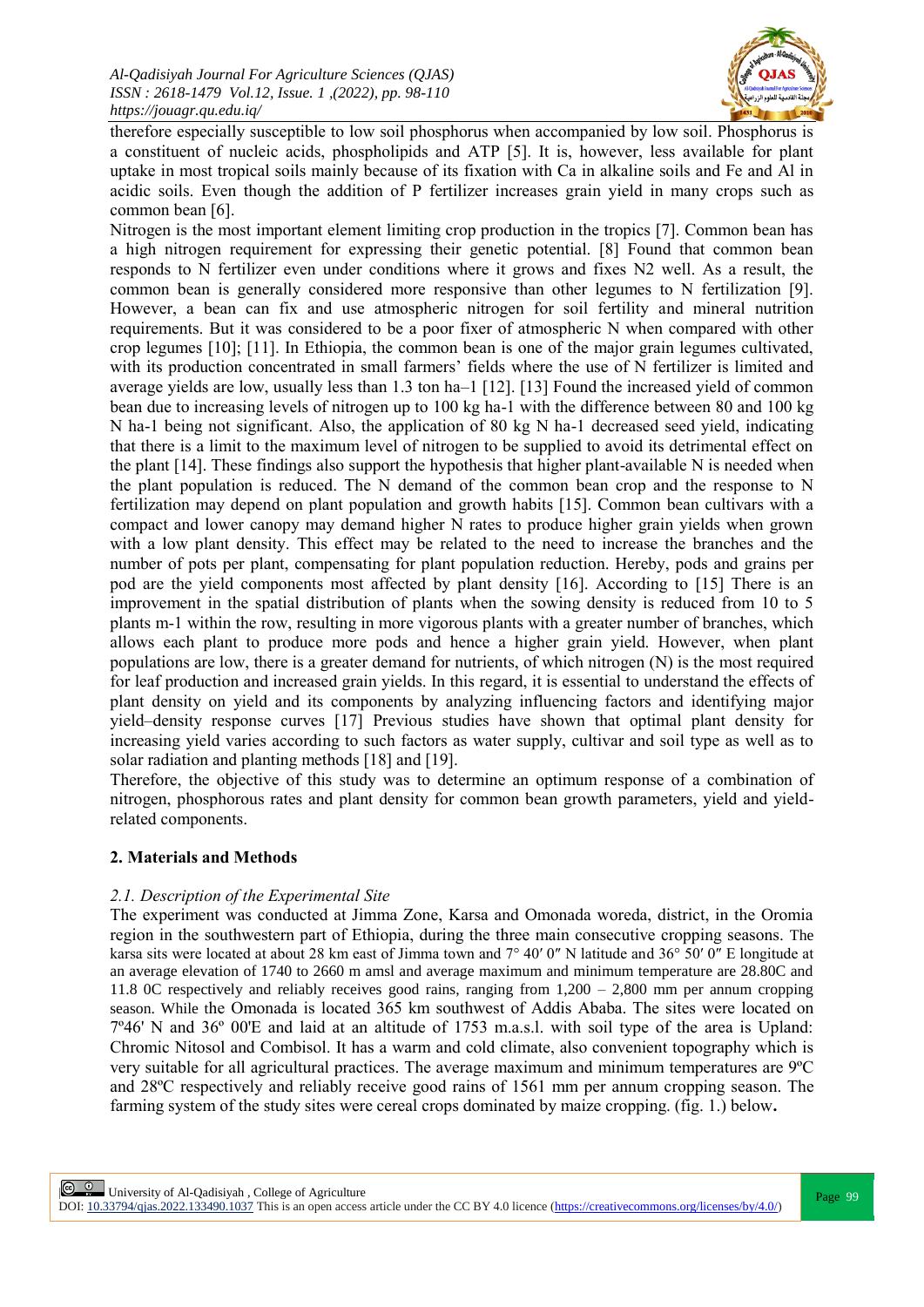*Al-Qadisiyah Journal For Agriculture Sciences (QJAS) ISSN : 2618-1479 Vol.12, Issue. 1 ,(2022), pp. 98-110 https://jouagr.qu.edu.iq/*





**Figure 1.** Location map of the study areas of Kersa and Omonada site, nearby Jimma town in Jimma zone.

## *2.2. Description of the Experimental Materials*

The planting material used for the study was Common bean varieties (Nassir), which was red seed colored, small sized and released by Ethiopian Institute of Agricultural Research in (EIAR) 2016. It was a high yielder and the most promising variety which adapted well to the agro-ecologies of study areas and popularized.

## *2.3. Soil Sampling and Analysis*

A composite surface soil (0-30 cm depth) sample was collected from both sites with a gauge auger before planting. The samples were dried, cleaned and analyzed for certain physio-chemical properties such as soil pH, total nitrogen, available phosphorus and organic matter content.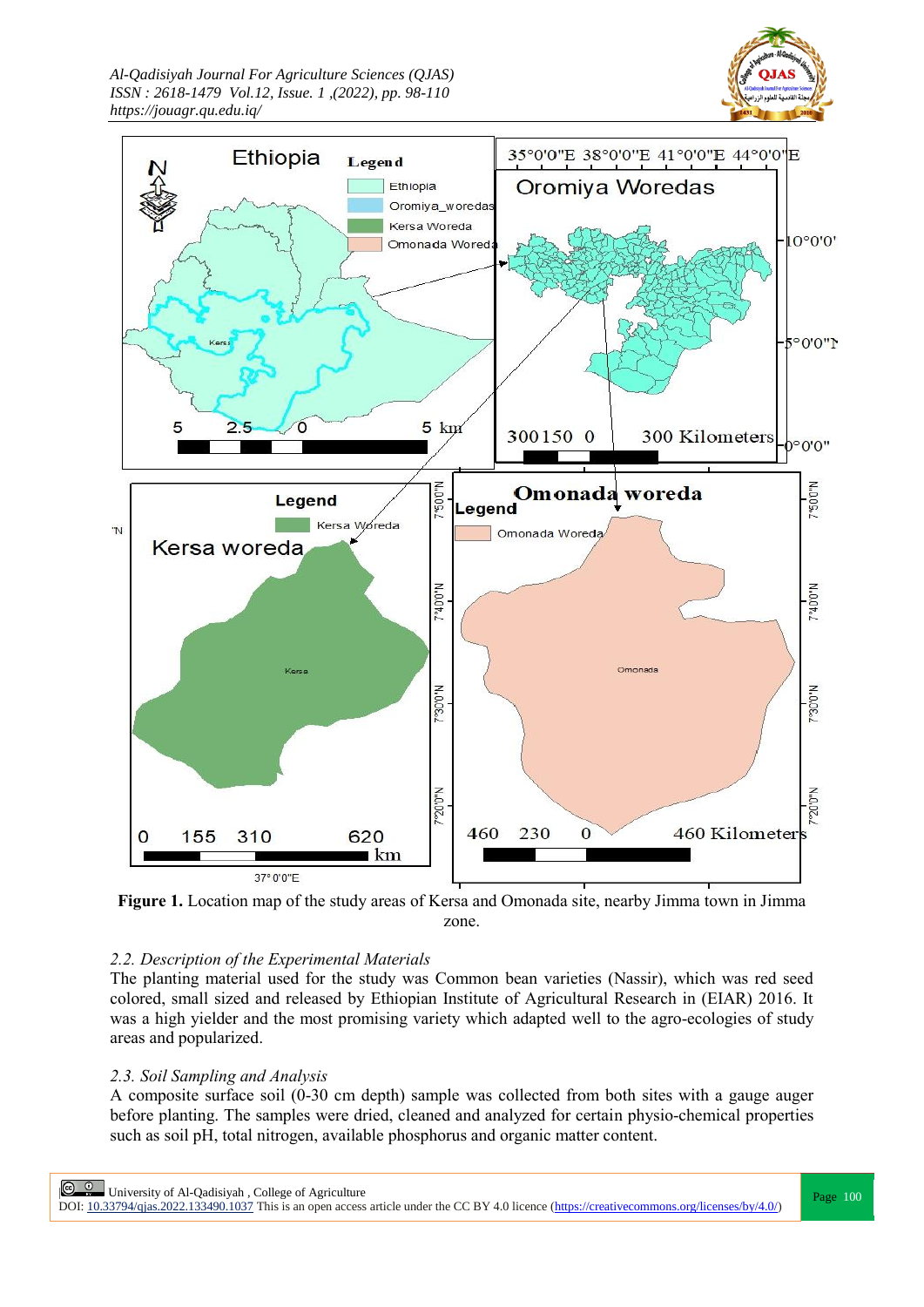

**Table 1.** Soil chemical properties of the experimental sites before planting at Kersa and Omonada woreda.

| Soil characters    | Kersa | <b>Rating</b>   | Omonada | Rating          | <b>Reference</b>   |
|--------------------|-------|-----------------|---------|-----------------|--------------------|
| pH(1:2.5)          | 5.01  | Strongly acidic | 5.055   | Strongly acidic | [20]               |
| Av $P(mg kg^{-1})$ | 4.1   | Low             | 14.86   | High            | [21]               |
| TN(%               | 0.18  | Medium          | 0.182   | Medium          | $\lceil 22 \rceil$ |
| OC(%)              | 1.955 | High            | 2.055   | High            | $\lceil 23 \rceil$ |
| SOM $(\%)$         | 3.365 | Medium          | 3.54    | Medium          | $\lceil 22 \rceil$ |
| $C: N$ ratio       | 10.79 | Low             | 11 32   | Low             | $\lceil 24 \rceil$ |

Here pH= hydrogen power, TN=Total Nitrogen, Av P=Available Phosphorous, OC=Organic Carbon, SOM=Soil Organic Carbon. Values are the means of duplicated samples.

## *2.4. Experimental Treatment and Procedures*

The experimental field was ploughed and prepared following the conventional tillage practice by oxen before planting at experimental locations. The land was levelled using manual power before the field layout was made. Furrowed was done by an oxen based on the treatments (specified intra and inter row spacing) and the seeds were drilled in furrow later thinning was done at seedlings good establishment to achieve the target population. The plot size of each treatment was  $16m^2$  (4 m x 4 m) and plant spacing was 10 and 15cm was used. The experiment was laid out in split-plot design with three replications. Four different plant populations including control and four levels of nitrogen, phosphorous fertilizer rates  $(P_2O_5)$  (Table.2) below. Fertilizer sources are urea and NPS. Inter and intra row spacing was assigned as the main plot and NP fertilizer rates were assigned as subplots. To increase the nitrogen use efficiency, it was split into two equal rates and applied at planting time; after thinning. The experiments were planted on  $3<sup>rd</sup> - 10<sup>th</sup>$  July in the ranges of common bean planting dates. Hand weeding and cultivation were started two weeks after planting in which hoeing and two hand weeding were done to control weeds.

| S. No | Intra and inter |                             | N and P Rates |  |
|-------|-----------------|-----------------------------|---------------|--|
|       | row             | Plant population density/ha | kg/ha         |  |
|       | $30*10$ cm      | (333333)                    | 69/69         |  |
| 2     | $40*10$ cm      | $(250000)$ (control)        | 46/46         |  |
| 3     | $50*10$ cm      | (200000)                    | 23/46         |  |
| 4     | $40*15$ cm      | (166667)                    | 23/23         |  |

**Table 2.** Details of treatments.

## *2.5. Data Collection and Measurement*

## *2.5.1. Plant Height*

Plant height (cm): Was recorded from ten random plants at maturity by measuring the height from the ground to the tip of the plant.

## *2.5.2. Stem Diameter (girth)*

Stem Diameter was measured and the average value from ten randomly taken plant stem was 5cm above ground.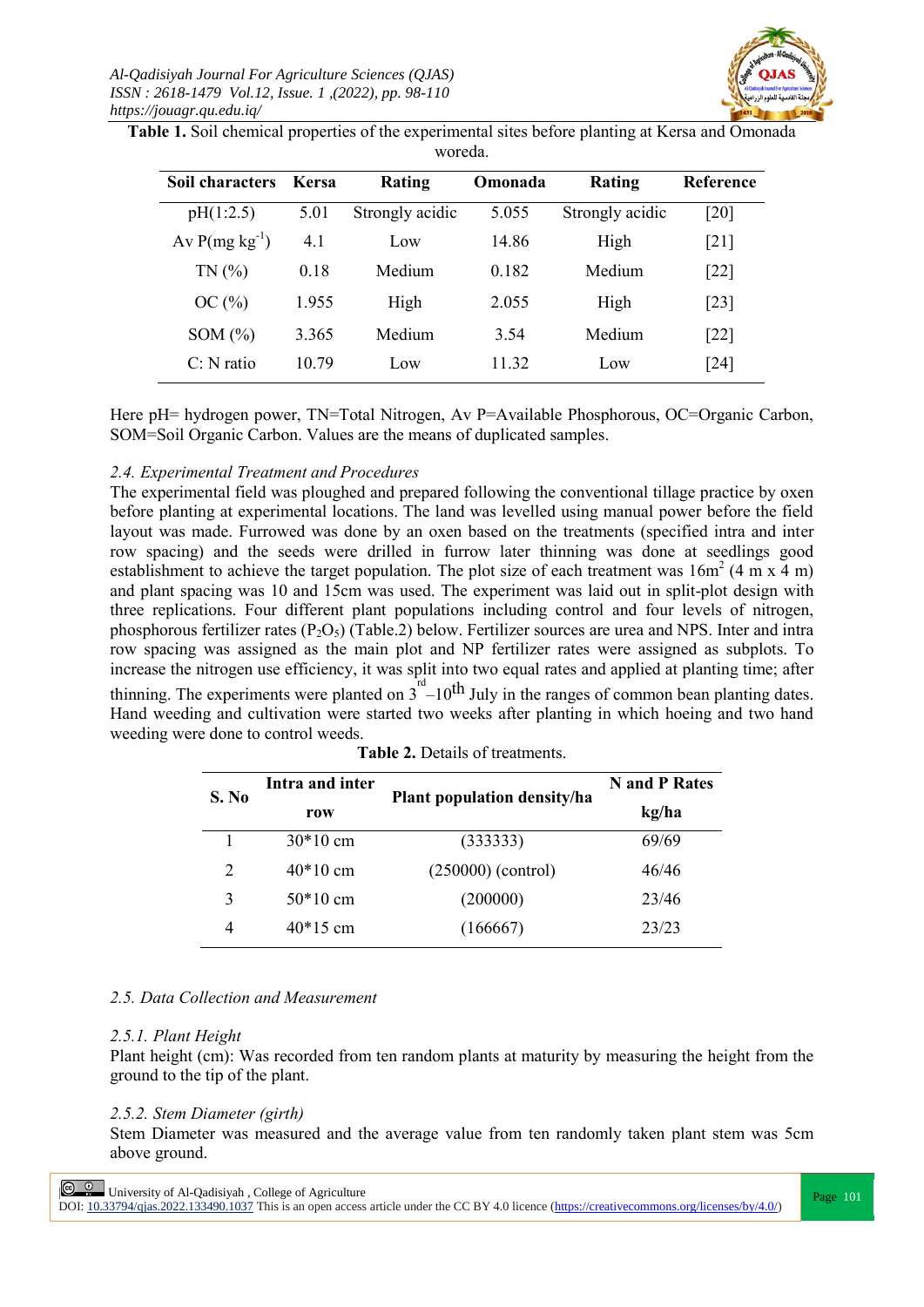

# *2.5.3. Pod Height*

Was recorded from ten random plants at maturity by measuring the height from the ground to the first pod set.

## *2.5.4. Grain Yield*

Grain yield (q/ha) was recorded after harvesting from the harvestable rows. Seed yield was adjusted to 12.5% moisture using a moisture tester (Dickey-john) and converted to quintal ha-1 for statistical analysis. Adjusted yield=Actual yield  $\times$  100-M/100-D; where M is the measured moisture content in grain and D is the designated moisture content  $(12.5\%)$ . where D is the designated moisture

## *2.5.5. Biomass Yield*

Ten randomly selected plants were considered for the determination of above ground dry biomass weight by drying in sunlight for ten days till a constant dry weight was attained

## *2.5.6. Harvest Index*

It was calculated as the ratio of grain yield to total above ground dry biomass yield multiplied by 100 at harvest from the respective treatments [25].

Harvest Index = Grain yield/ above ground dry biomass yield  $\times$  100.

## *2.6. Statistical Analysis*

Analysis of variance (ANOVA) for all collected data was computed using R software version 3.5.3 statistical software R Core Team (2019-03- 11). Whenever the ANOVA results showed significant differences between sources of variation, the means were separated using Fisher's least significant difference (LSD). The homogeneity test showed that all location-year variances were homogeneous. Therefore, all data were combined for analysis of the variance procedures.

## **3. Results and Discussion**

## *3.1. Plant Height*

The All effects of experimental years, plant densities and NP fertilizer rate on collected parameters like the plant height, number of pod per plant and first pod height were insignificant ( $P > 0.01$ ) that might be related to meteorological conditions with high solar radiation and sufficient supply of N [26]. The plant height and first pod height were significantly higher in 2020 and this increase was 18.54% and 10.22 respectively over 2018 cropping year.

The analysis of variance showed a highly significant (P<0.01) difference between plant densities and NP fertilizer rate on plant height (Table 3). The highest plant height (71.26) and (72.51cm) were recorded from (200000 plants ha<sup>-1</sup>) plant density and from the highest NP fertilizer rate (69/69 kg ha<sup>-1</sup>) respectively. In contrast, the lowest (64.93) and (64.39 cm) were recorded from the highest (333333 plants ha<sup>-1</sup>) plant density and from the lowest NP fertilizer rate  $(23/23 \text{ kg } \text{ha}^{-1})$  respectively. The current result showed plant height increased linearly by 3.31-6.09 % rate with NP fertilizer rate increased. The highest 69/69 kg/ha NP fertilizer rate has 12.61% over the lowest 23/23 kg/ha NP fertilizer rate. Also, plant population increased up to (200000 plants ha<sup>-1</sup>) but decline gradually with further population increases (fig. 2.). In general, as both plant population and NP fertilizer rates increase the plant height increases. This might be due to the maximum vegetative growth of the plants under higher NP availability and increased light, air and space demand for narrowly spaced plants or high density. Nitrogen helps in chlorophyll formation, phosphorus establishes a strong root system enhanced the formation of chlorophyll and encouraged vegetative growth [27]. In conformity with the current result, [28] found that plant height was significantly increased up to  $160 \text{ kg N}$  ha<sup>-1</sup>. The tallest plants (61.14 cm) with highest plant density of 320,000 plants ha<sup>-1</sup> and the lowest plant height of 52.55 cm in the lowest plant density of 125,000 plants ha-1 of green bean [29] reported.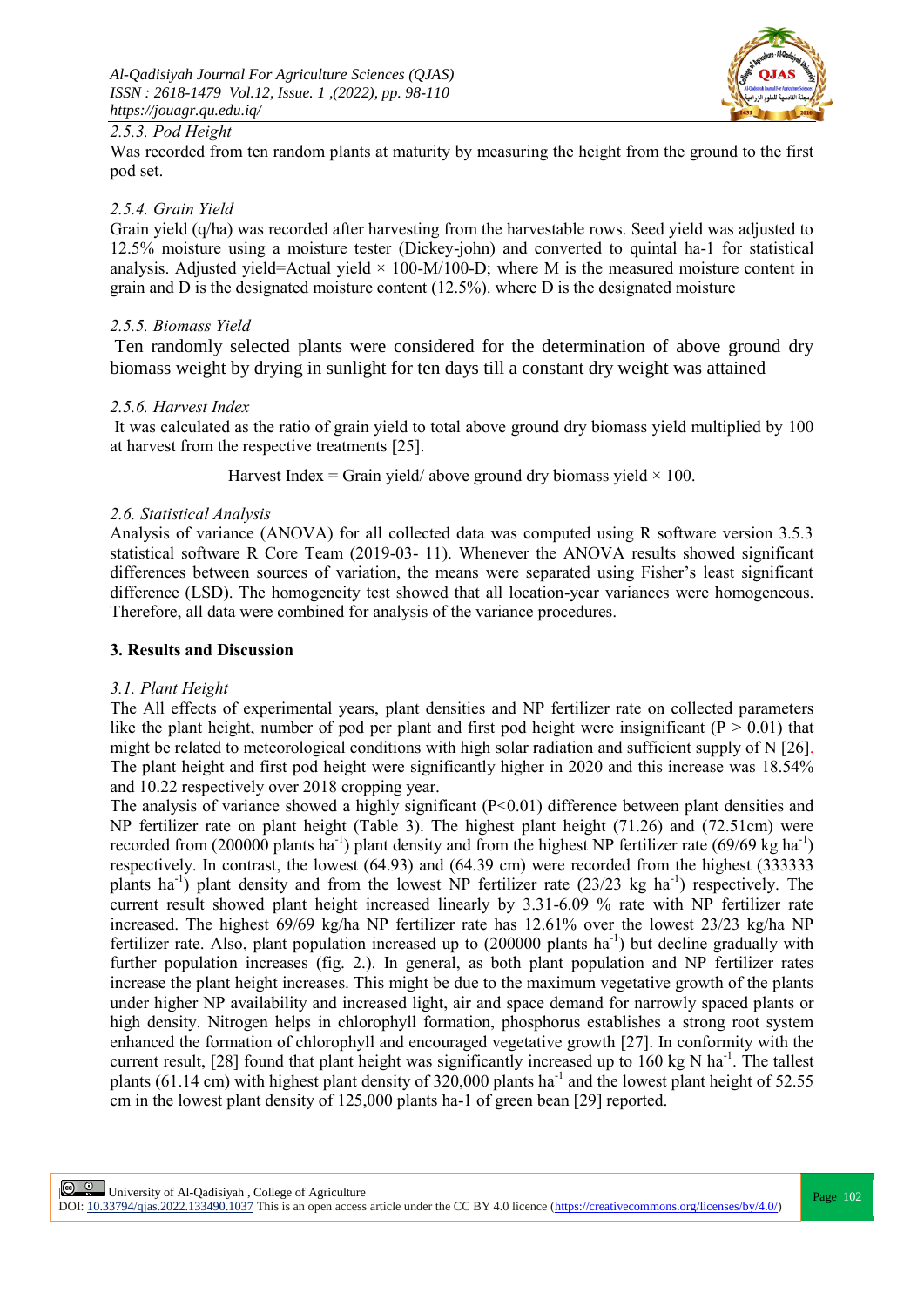

# *3.1.1. Number of Pods Per Plant*

The number of pods per plant was significant (P<0.01) influenced by effects of NP fertilizer rate and plant population density. The result showed that (15.69) and (15.68) number of pods per plant were obtained from the highest NP fertilizer rate (69- 69 kg/ha) and (200000 plants/ha) respectively. While the lowest number pods per plant (12.91) and (13.00) were obtained from the highest (333333) plants/ha and lowest (23-23 kg/ha) NP fertilizer rates respectively (fig. 2.). The result showed that there was an increase in the number pods of per plant with increased levels of NP fertilization rates and plant population density significantly. The current result was in agreement with the increment of number of pods per plant due to the application of P fertilizer confirming the fact that P fertilizer promotes the formation of nodes and pods in legumes [30]. In agreement with this result, [31] also found that the number of pods per plant of common bean significantly increased in response to the increasing rate of phosphorus up-to the highest rate  $(92 \text{ P}_2\text{O}_5 \text{ ha}^{-1})$ . Similarly,  $[32]$  reported a significant increase in a number of pods per plant, due to increased P fertilization.

# *3.1.2. First Pod Height*

The highest first pod height (7.47 and 7.41 cm) were recorded from the higher (200000) plants ha<sup>-1</sup> and the lowest application of NP was (23-23 kg/ha). In contrast, the lowest (6.97 and 6.96 were recorded from the highest (333333) plants ha<sup>-1</sup> and (23-46 kg/ha) Np fertilizer rates (Table 3). The result showed that significantly an increase with a decrease in plan density up to  $(200000)$  plants ha<sup>-1</sup> and a decline with further plant density increase. The result was in conflict with [33] in soya beans; a strong increase of the first pod high with higher plant densities has been shown. The first pod height was highest in the treatment with the double amount of sown seeds and lowest with the widest row spacing. Also in the case of NP fertilizer rates showed a kind of increment with NP fertilizer rate increase. This may be due to NP helping in encouraging vegetative growth like plant height that contributes to first pod height.

| <b>Treatment</b>      | <b>Plant height</b>             | Number of pods | <b>First Pod</b> |  |  |  |  |
|-----------------------|---------------------------------|----------------|------------------|--|--|--|--|
|                       | $(cm)$                          | per plant      | Height (cm)      |  |  |  |  |
|                       | Year                            |                |                  |  |  |  |  |
| 2018                  | 64.18                           | 16.27          | 6.85             |  |  |  |  |
| 2019                  | 65.23                           | 13.33          | 7.25             |  |  |  |  |
| 2020                  | 76.08                           | 14.30          | 7.55             |  |  |  |  |
| LSD(0.05)             | 3.10                            | 0.99           | 0.40             |  |  |  |  |
|                       | <b>Plant population density</b> |                |                  |  |  |  |  |
| 30*10 cm (333333)     | 64.93                           | 12.91          | 6.97             |  |  |  |  |
| $40*10$ cm $(250000)$ | 67.93                           | 14.57          | 7.10             |  |  |  |  |
| $50*10$ cm $(200000)$ | 71.26                           | 15.69          | 7.47             |  |  |  |  |
| $40*15$ cm $(166667)$ | 69.86                           | 15.36          | 7.31             |  |  |  |  |
| LSD(0.05)             | 3.86                            | 1.13           | 0.48             |  |  |  |  |
|                       | NP fertilizer rates (kg/ha)     |                |                  |  |  |  |  |
| 69-69 kg/ha           | 72.51                           | 15.68          | 7.29             |  |  |  |  |
| 46-46 kg/ha           | 70.57                           | 14.97          | 7.19             |  |  |  |  |
| 23-46 kg/ha           | 66.52                           | 14.89          | 6.96             |  |  |  |  |
| 23-23 kg/ha           | 64.39                           | 13.00          | 7.41             |  |  |  |  |
| Mean                  |                                 |                |                  |  |  |  |  |
| LSD(0.05)             | 3.79                            | 1.14           | 0.48             |  |  |  |  |
| CV <sub>0</sub>       | 15.04                           | 22.28          | 14.29            |  |  |  |  |

**Table 3.** Across Season and location mean of plant height, a number of pods per plant and pod height of common bean during 2018-2020 main seasons.

LSD (0.05) = Least Significant Difference at 5% level; CV= coefficient of variation.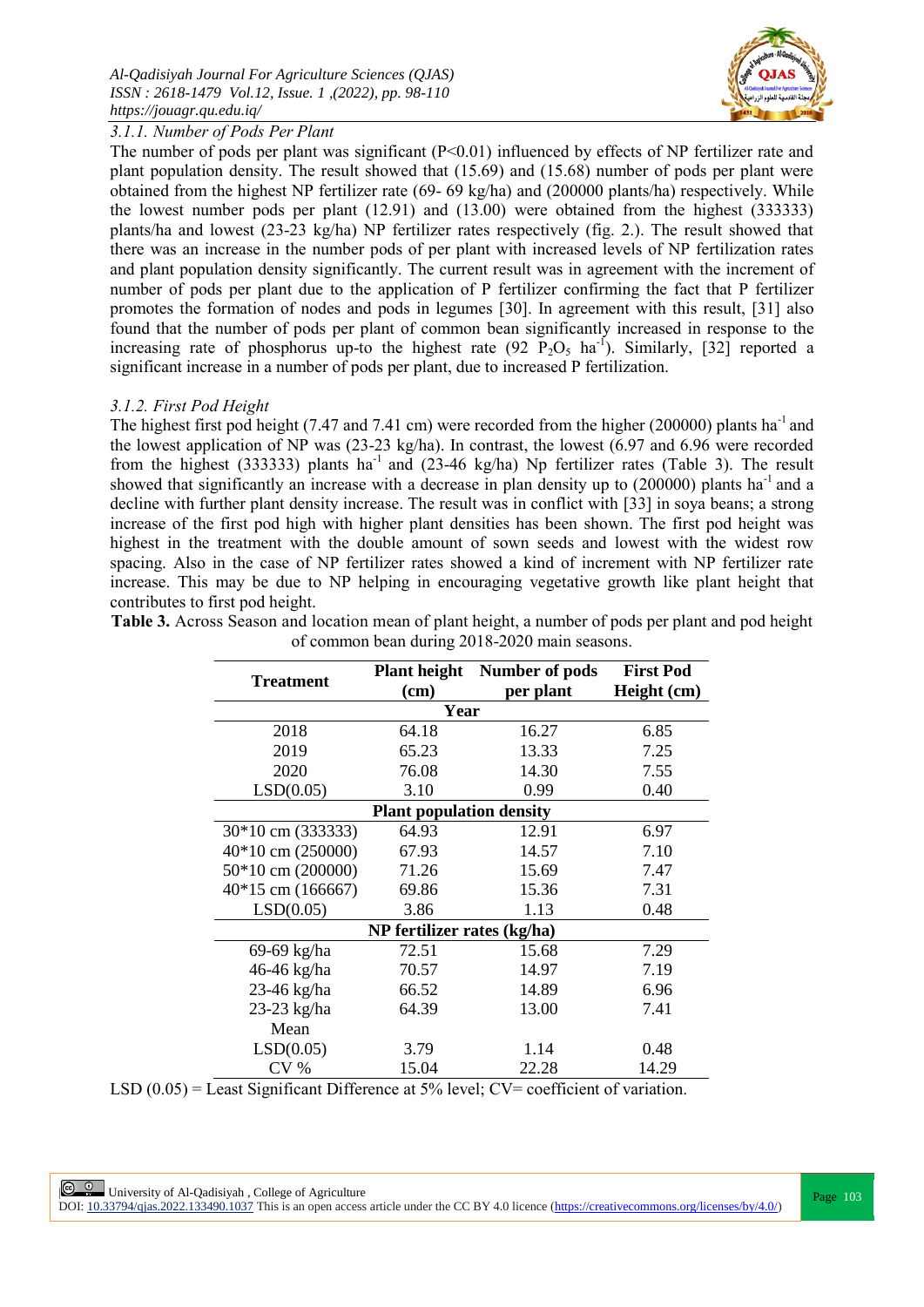



**Figure 2.** Graph of plant height, number of pods per plant and first pod height.

# *3.2. Yield Components and Yield*

# *3.2.1. Grain Yield*

The three experimental years ( $P \le 0.01$ ), the response of grain yield, above ground biomass and harvest index to NP fertilizer rates, plant population and all the interactions were not significant ( $P >$ 0.05) (Table 4). The grains yield and harvest index% were significantly higher in 2018 and this increase was 14.14% and 61.15 respectively over 2019 cropping year.

The result of the analysis showed that, the main effect of NP fertilizer rates and plant population density were highly significant (P<0.01). The highest grain yield (2.45 t ha<sup>-1</sup>) and (2.30 t ha<sup>-1)</sup> were obtained from (333333) plant population density ha<sup>-1</sup> and 46/46 kg ha<sup>-1</sup> NP fertilizer rate respectively, while the lowest grain yield  $(1.71t \text{ ha}^{-1})$  and  $(1.83 \text{ t} \text{ ha}^{-1})$  were recorded at the lower (200000) plant density ha<sup>-1</sup> and NP fertilizer rate (23/23 kg ha<sup>-1</sup>) (Table 4). The current result showed still there was an increase in plant density increases. The highest (333333 plant population density ha-<sup>1</sup>) has a 26.29 and 6.52% grain yield advantage over the lowest density and control recommendation respectively. Also, the same trends showed with NP fertilizer rates but they decline with a further increase or beyond 46/46 kg/ha NP by 1.77% grain yields at 69/69 kg/ha rate. The application of 46/46 kg ha-1 NP fertilizer rate has a 25.68 % grain yield advantage over the lowest 23/23 NP fertilizer rate. Application of phosphorus fertilizer may have cushioned the competitive effects of common bean plants as population density was increased which might have led to efficient use of phosphorus fertilizer at higher plant population densities and improvement in grain yields  $ha^{-1}$ . The result of this study was in line with [34] who reported combined effects of plant density and fertilizer rate were positive and the increased levels of both parameters led to an increase in grain yield. Similarly, [35] also reported that, increasing plant population reduced yield of individual plants but increased yield per unit area of common bean.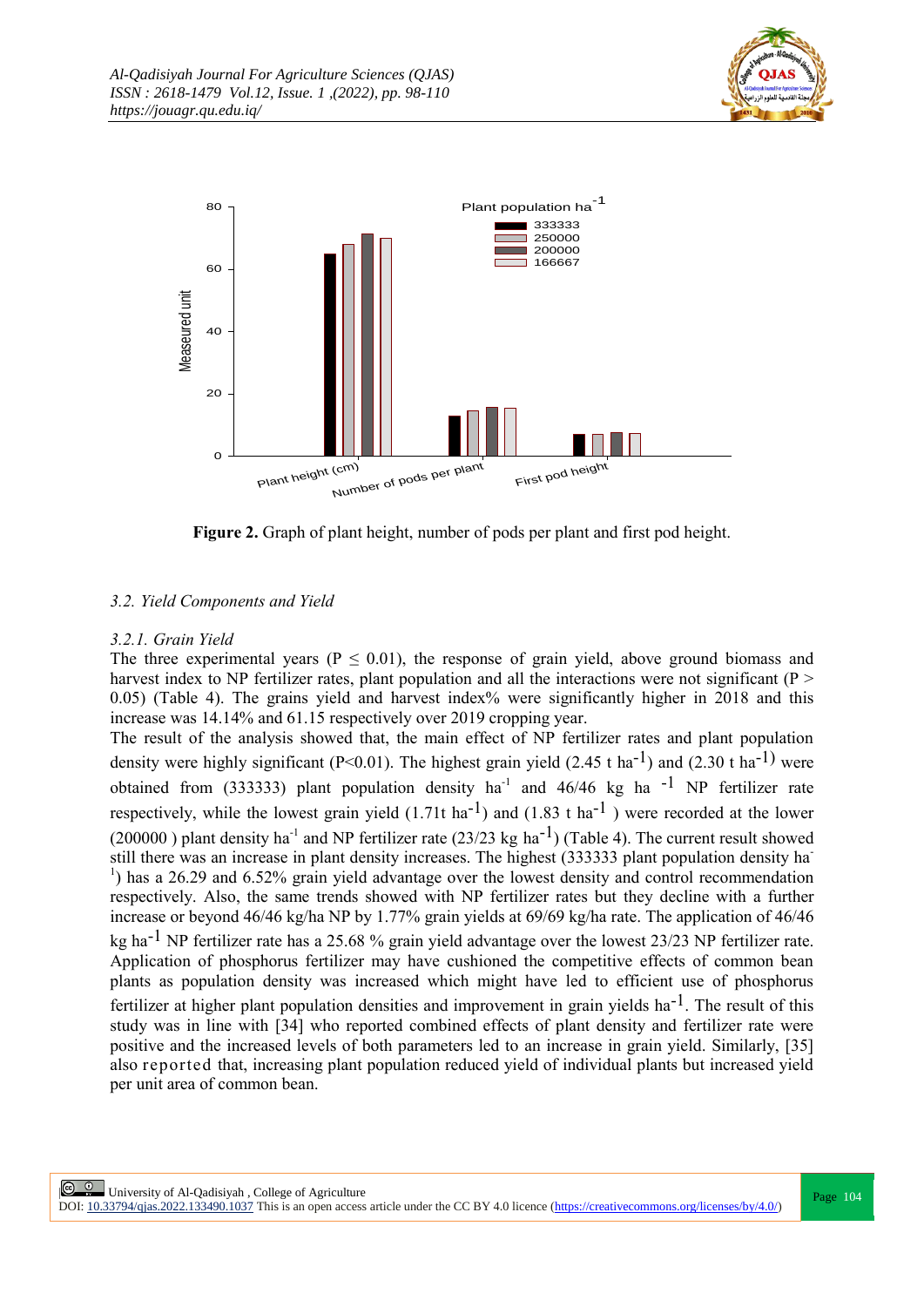*Al-Qadisiyah Journal For Agriculture Sciences (QJAS) ISSN : 2618-1479 Vol.12, Issue. 1 ,(2022), pp. 98-110 https://jouagr.qu.edu.iq/*





**Figure 3.** Graph of grain and above ground biomass yield.

# *3.3. Above Ground Biomass*

The analysis of variance showed a highly significant (P<0.01) difference among plant densities and NP fertilizer rate on above ground biomass (Table 4). The highest (6.40 and 6.33 t ha<sup>-1</sup>) above ground biomass were recorded from both the highest plant density (333333) plant ha<sup>-1</sup> and (69/69) NP kg ha<sup>-1</sup> respectively. In contrast, the lower plant density of (200000) plants ha<sup>-1</sup> and (23/23) NP kg ha<sup>-1</sup> NP fertilize rates gave the lowest  $(5.01 \text{ and } 4.95 \text{ t ha}^{-1})$  above ground biomass. The result showed an increase in above ground biomass yield with both increased application NP fertilizer rates and plant population density significantly (fig. 3.). The (333333 plant population density ha<sup>-1</sup>) has a 27.74 and 3.90% above ground yield advantage over the lowest density and control recommendation respectively. Also, the application of the highest 69/69 kg/ha NP fertilizer rates has a 27.88 % above ground yield advantage over the lowest 23/23 kg/ha NP fertilizer rate. As most studies showed as density increases plant height increases due to the computation to resources and solar radiation for photosynthesis. Also, it may be due to NP fertilizers rate promoting plants root growth, nodulation and which increases in nutrient uptake for growth and development. This result was in line with [36] who reported that the low plant population tended to enhance the vegetative growth of the dry bean (Phaseolus vulgaris) plants resulting in the development of large leaf area compared to the high and moderate plant populations. Also in agreement with [37] the highest total dry biomass at the highest density and the highest level of phosphorous might be due to the more number of plants per unit area and more application of phosphorus fertilizer may have cushioned the competitive effects of haricot bean plants as population density was increased which might have led to efficient use of phosphorus fertilizer at higher plant population densities and improvement in fodder and grain yields ha<sup>-1</sup>.

# *3.3.1. Harvest Index (%)*

The analysis of variance revealed that significant  $(P< 0.01)$  effects of plant population density and no significant NP fertilizer rate were observed on harvest the index (Table 4). The highest harvest index  $(%)$  (41.58) and (41.38) were obtained at the lowest plant density of (166666plants ha<sup>-1</sup>) and from the higher (46/46 kg NP ha<sup>-1</sup>) fertilizer rate. In contrast the lowest (36.61) and (38.65) were obtained harvest index % were obtained from the higher plant density of (200000) plants ha<sup>-1</sup> and NP fertilizer rate of  $(69/69 \text{ kg } NP \text{ ha}^{-1})$  fertilizer rate (Table 3). The current result indicates a trend of increase inconsistently within NP fertilizer rates. But in the case of plant population density, it showed a trend of decrease with an increase in density. This result was in line with [38] who found that harvest index was reduced with an increase in plant density on haricot beans. Also, [37] reported the higher harvest index implies higher partitioning of dry matter into grain yield and the lowest harvest index at the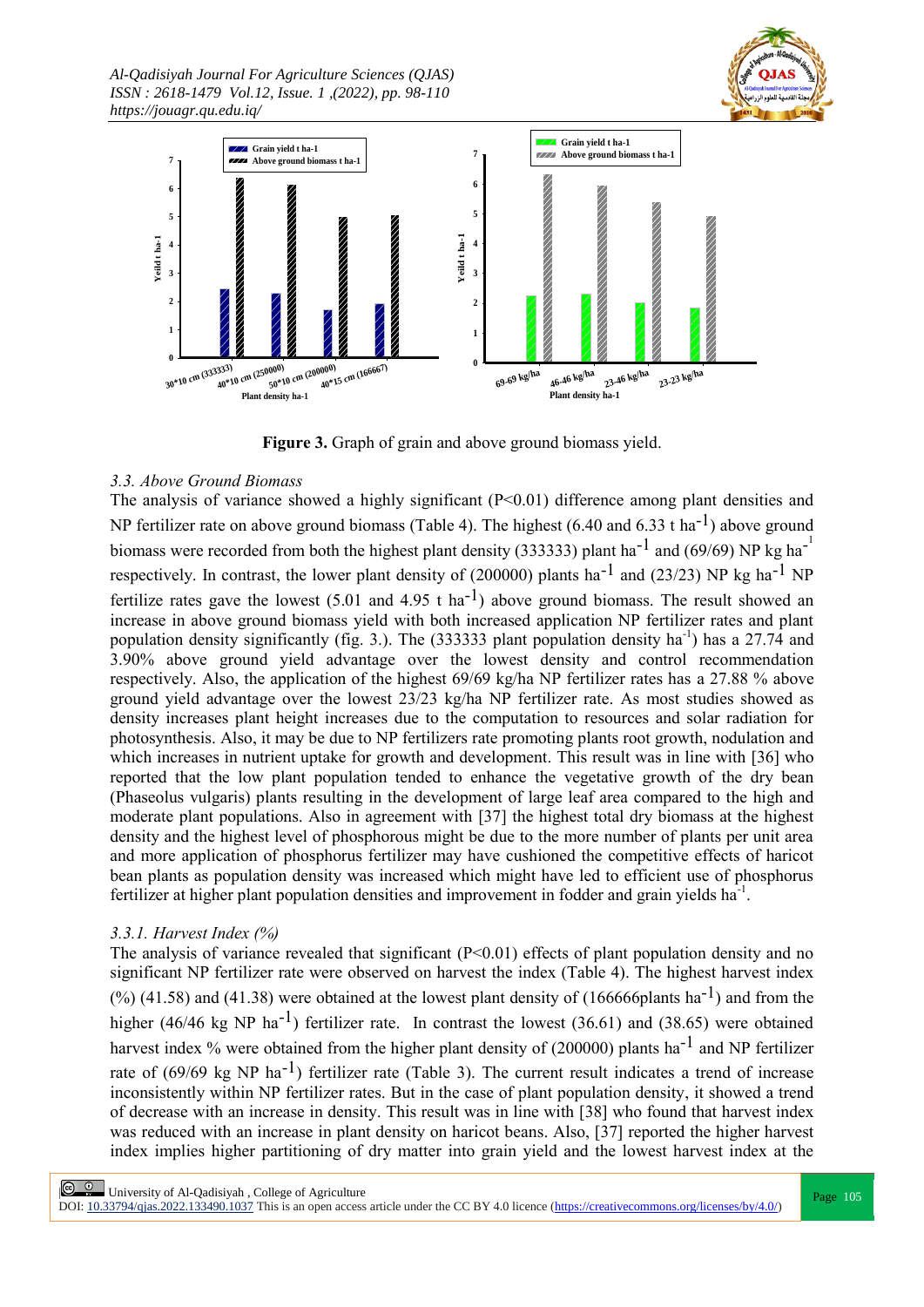

highest plant density might be due to interplant competition for resources such as nutrients, water and solar radiation is low as compared to high plant density.

| <b>Treatment</b>      | Grain yield<br><b>Above Ground Biomass yield</b><br>$(ton ha-1)$<br>$(ton ha-1)$ |                                 | <b>Harvest</b><br>Index $(\% )$ |  |  |
|-----------------------|----------------------------------------------------------------------------------|---------------------------------|---------------------------------|--|--|
|                       |                                                                                  | Year                            |                                 |  |  |
| 2018                  | 2.26                                                                             | 4.88                            | 49.57                           |  |  |
| 2019                  | 1.98                                                                             | 5.37                            | 38.12                           |  |  |
| 2020                  | 2.06                                                                             | 6.73                            | 30.76                           |  |  |
| LSD(0.05)             | 0.18                                                                             | 0.51                            | 3.11                            |  |  |
|                       |                                                                                  | <b>Plant population density</b> |                                 |  |  |
| 30*10 cm (333333)     | 2.45                                                                             | 6.40                            | 40.40                           |  |  |
| $40*10$ cm $(250000)$ | 2.30                                                                             | 6.16                            | 39.34                           |  |  |
| $50*10$ cm $(200000)$ | 1.71                                                                             | 5.01                            | 36.61                           |  |  |
| $40*15$ cm (166667)   | 1.94                                                                             | 5.06                            | 41.58                           |  |  |
| LSD(0.05)             | 0.19                                                                             | 0.61                            | 4.36                            |  |  |
| NP fertilizer kg/ha   |                                                                                  |                                 |                                 |  |  |
| 69-69 kg/ha           | 2.26                                                                             | 6.33                            | 38.65                           |  |  |
| 46-46 kg/ha           | 2.30                                                                             | 5.95                            | 41.38                           |  |  |
| 23-46 kg/ha           | 2.01                                                                             | 5.40                            | 39.18                           |  |  |
| 23-23 kg/ha           | 1.83                                                                             | 4.95                            | 38.73                           |  |  |
| Mean                  | 2.10                                                                             | 5.7                             | 0.38                            |  |  |
| LSD(0.05)             | 2005.03                                                                          | 0.62                            | <b>Ns</b>                       |  |  |
| CV <sub>%</sub>       | 24.30                                                                            | 25.73                           | 17.50                           |  |  |

**Table 4.** Across Season and location of mean grain yield ha<sup>-1</sup>, dry biomass and harvest index of the common bean during 2018-2020.

LSD  $(0.05)$  = Least Significant Difference at 5% level; CV= coefficient of variation.

## *3.4. Economic Analysis*

Analysis of variance showed that plant population density had a significant ( $P = 0.001$ ) effect on the grain yield. An economic analysis of the results using the partial budget technique was thus appropriate [39]. The result of the partial budget analysis and the data used in the development of the partial budget is given in (Table 5). It was performed by considering fertilizer, seed and labour costs for land preparation and application as the main input, mean grain yield obtained across the season. The total costs of fertilizers (NPS = 15.90 EtB/kg and urea = 12.65 EtB/kg and sale of grain common bean at around Kersa and Omonada an open market average price (20.00 EtB/kg). Common bean seed purchase was used for analysis. Grain yield was adjusted by 10% for management difference to reflect the difference between the experimental yield and the yield that farmers could expect from the same treatment [40].

Dominance analysis (Table 3) led to the selection of treatments  $(250000)$  and  $(333333)$  ha<sup>-1</sup> plant population density and (23/23), (23/46) and (46/46) kg/ha and were ranked in increasing order of total costs that vary. The  $(200000)$  and  $(166667)$  ha<sup>-1</sup> plant population density and  $(69-69)$  NP kg/ha treatments dominated and or were eliminated (Table 4).

Therefore, this investigation remained with  $(250000)$  and  $(333333)$  ha<sup>-1</sup> plant population density and (23/23), (23/46) and (46/46) kg/ha as promising new practices for farmers under the prevailing price structure since they gave more than 100% MRR. This was because such a return would not offset the cost of capital (interest) and other related deal costs while still giving an attractive profit margin to serve as an incentive. All treatments (166667) and (333333) ha<sup>-1</sup> plant population density and (23/23),

 $(23/46)$  and  $(46/46)$  kg ha<sup>-1</sup> gave acceptable MMR%. Based on the field prices of inputs and common bean grain yield showed that, (333333) ha<sup>-1</sup> plant population density and (46-46) NP kg ha<sup>-1</sup> gave the highest net benefit (42380 EtB ha<sup>-1</sup>) and (36226 EtB ha<sup>-1</sup>) respectively with acceptable (1400 and 303 %) MMR (fig. 4).

**Page 106** University of Al-Qadisiyah, College of Agriculture<br>
Report to 2003 100 1000 1000 FM is the state of Agriculture of the state of the state of the state of the state of the state of the state of the state of the s

DOI:  $10.33794/q$ jas.2022.133490.1037 This is an open access article under the CC BY 4.0 licence (https://creativecommons.org/licenses/by/4.0/)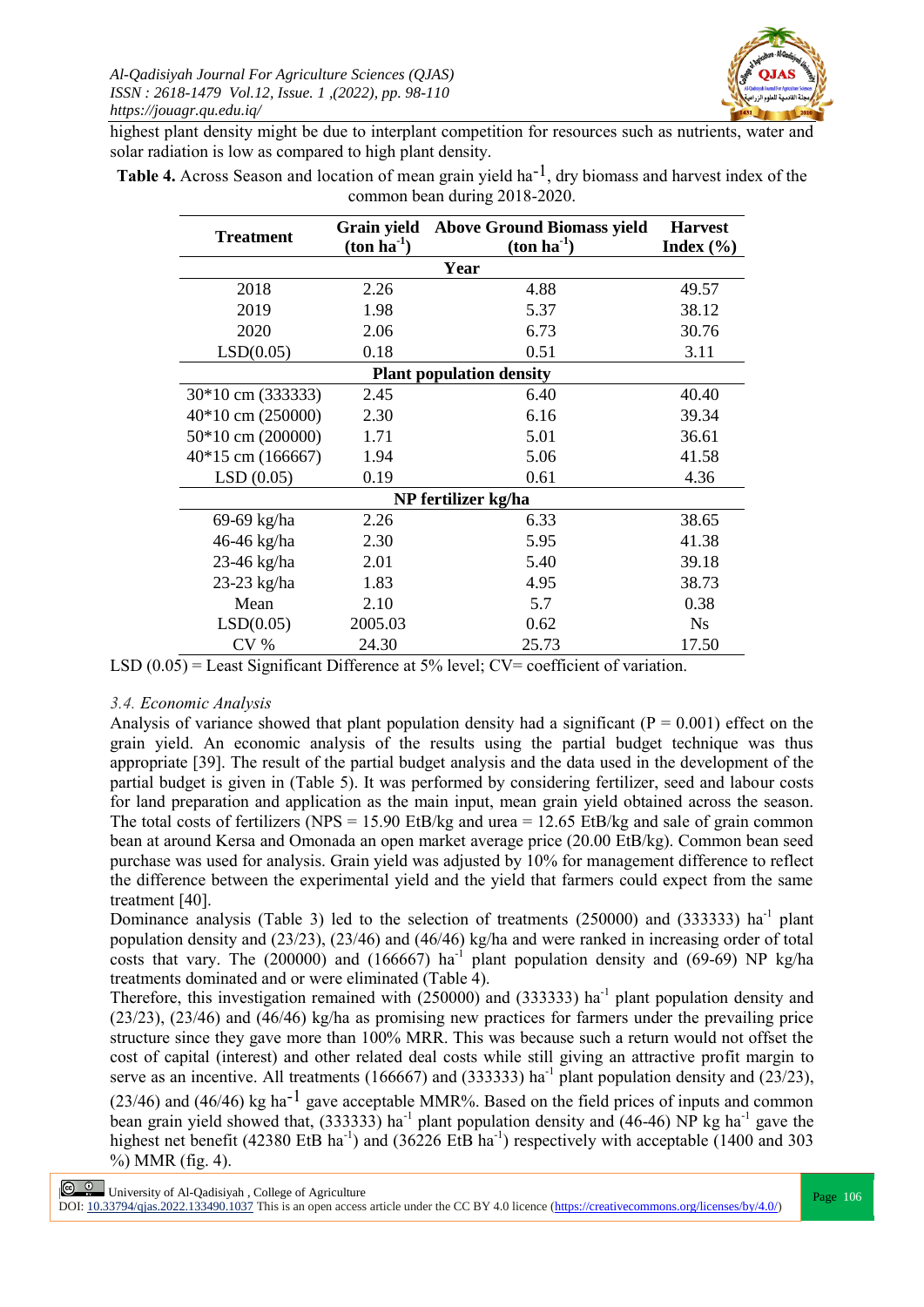

Market prices are ever-changing and as such a recalculation of the partial budget using a set of likely future prices i.e., sensitivity analysis, was essential to identify treatments that may likely remain stable and sustain satisfactory returns for farmers despite price fluctuations. The sensitivity analysis study indicates an increase in the field price of the total variable costs, and a fall in the price of common bean grain, which represented a price variation of 15% (Table 7).

The price changes are sensitive under market conditions prevailing around Omonada. The new prices were thus used to obtain the sensitivity analysis (Table 5) All treatments (333333) ha<sup>-1</sup> plant population density, (23-23) and (46/46) kg/ha NP fertilizer rates gave acceptable with MMR 1035, 111 and 224% respectively give an economic yield response and also sustained acceptable returns even under projected worsening trade conditions in both sites. Similarly, [41] whose findings from Omonada on maize showed that the application of 138/104 kg NP ha<sup>-1</sup> consistently. Therefore, intra and inter row spacing  $3*10$ cm or equivalent (333333) ha<sup>-1</sup> plant population density with the application of (23-23) and (46/46) kg/ha NP fertilizer rates give an economic yield response and also sustained acceptable in the study area.

| <b>Plant population</b><br>densities | Grain<br>yield<br>$t$ ha <sup>-1</sup> | <b>Adjusted Grain Yield t</b><br>$ha^{-1}$ | <b>Gross Field</b><br><b>Benefit</b> | <b>TCV</b><br>(EtB ha<br>T) | <b>Net</b><br><b>Benefit</b><br>$(EtB)$ ha <sup>-1</sup> ) |
|--------------------------------------|----------------------------------------|--------------------------------------------|--------------------------------------|-----------------------------|------------------------------------------------------------|
| $40*10$ cm<br>(250000)               | 2.30                                   | 2.07                                       | 41400                                | 1540                        | 39860 UN                                                   |
| $50*10$ cm<br>(200000)               | 1.71                                   | 1.54                                       | 30780                                | 1576                        | 29204 DO                                                   |
| $40*15$ cm<br>(166667)               | 1.94                                   | 1.75                                       | 34920                                | 1600                        | 33320 DO                                                   |
| $30*10$ cm<br>(333333)               | 2.45                                   | 2.21                                       | 44100                                | 1720                        | 42380 UN                                                   |
| NP fertilizer kg/ha                  |                                        |                                            |                                      |                             |                                                            |
| $23-23$ kg/ha                        | 1.83                                   | 1.65                                       | 32940                                | 2587                        | 30353 UN                                                   |
| 23-46 kg/ha                          | 2.01                                   | 1.81                                       | 36180                                | 3880                        | 32300 UN                                                   |
| 46-46 kg/ha                          | 2.30                                   | 2.07                                       | 41400                                | 5174                        | 36226 UN                                                   |
| 69-69 kg/ha                          | 2.26                                   | 2.03                                       | 40680                                | 7761                        | 32919 DO                                                   |

**Table 5.** Partial budget analysis with dominance to estimate net benefit for plant population density and NP fertilizer rates at current prices.

Retail price of grain =Birr 20.00 per kg; Fertilizers urea = Cost of Birr 12.65, per kg; NPs =Cost Birr 15.90 per kg; TCV= total cost that varied, NB= Net benefit; MMR= Marginal Rate of Return; EtB = Ethiopian Birr.



**Page 107**<br>
Page 107<br>
Page 107 DOI:  $10.33794/q$ jas.2022.133490.1037 This is an open access article under the CC BY 4.0 licence (https://creativecommons.org/licenses/by/4.0/)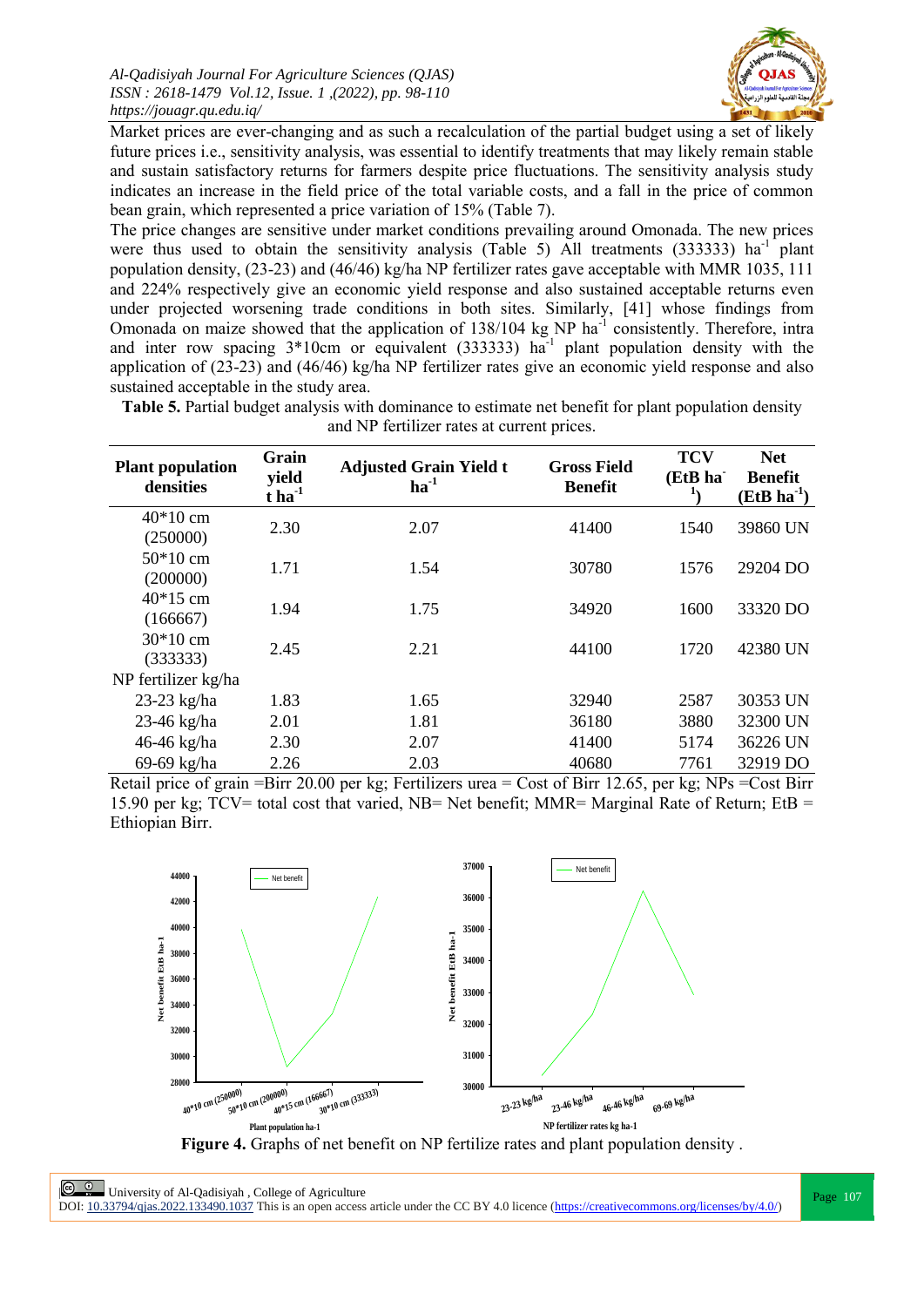



**Figure 5.** Graphs of the total cost that varied on NP fertilizer rates and plant population density.

| <b>Table 6.</b> Partial budget with estimated marginal rate of return (%) for plant population density and NP |
|---------------------------------------------------------------------------------------------------------------|
| fertilizer rates at current prices.                                                                           |

| <b>Plant population</b> | TCV      | <b>Net Benefit Raised Raised MRR</b> |      |                      |      |
|-------------------------|----------|--------------------------------------|------|----------------------|------|
| densities               | (EtB/ha) | (EtB/ha                              |      | Cost Benefit $(\% )$ |      |
| $40*10$ cm $(250000)$   | 1540     | 39860                                |      |                      |      |
| 30*10 cm (333333)       | 1720     | 42380                                | 1500 | 5170                 | 1400 |
| NP fertilizer kg/ha     |          |                                      |      |                      |      |
| 23-23 kg/ha             | 2587     | 30353                                | 1500 | 1676                 |      |
| 23-46 kg/ha             | 3880     | 32300                                | 1500 | 88.05                | 150  |
| 46-46 kg/ha             | 5174     | 36226                                | 2250 | 15218                | 303  |

Retail price of grain =Birr 20.00 per kg; Fertilizers urea = Cost of Birr 12.65, per kg; NPs =Cost Birr 15.90 per kg; TCV= total cost that varied, NB= Net benefit; MMR= Marginal Rate of Return; EtB = Ethiopian Birr.

**Table 7.** Sensitivity analysis of common bean production based on a 15% rise in the total cost and Common bean price of gross field benefit fall.

| <b>Plant population</b><br>densities | <b>TVC(ETB</b><br>ha <sup>-1</sup> | <b>NB</b> (ETB<br>$ha^{-1}$ | Increment<br>Cost | Increment<br><b>Benefit</b> | <b>MRR</b><br>$\mathcal{O}_0$ |
|--------------------------------------|------------------------------------|-----------------------------|-------------------|-----------------------------|-------------------------------|
| $40*10$ cm $(250000)$                | 1771                               | 33881                       |                   |                             |                               |
| 30*10 cm (333333)                    | 1978                               | 36023                       | 207               | 2142                        | 1035                          |
| NP fertilizer kg/ha                  |                                    |                             |                   |                             |                               |
| 23-23 kg/ha                          | 2975                               | 25800                       |                   |                             |                               |
| 23-46 kg/ha                          | 4462                               | 27455                       | 1487              | 1655                        | 111                           |
| 46-46 kg/ha                          | 5950                               | 30792                       | 1488              | 3337                        | 224                           |

Retail price of grain =Birr 20.00 per kg; Fertilizers urea = Cost of Birr 12.65, per kg; NPs =Cost Birr 15.90 per kg; TCV= total cost that varied, NB= Net benefit; MMR= Marginal Rate of Return; EtB = Ethiopian Birr.

## **Summary and Conclusion**

Common bean (P. vulgar is L.) is the most important food and export crop of Ethiopia and it is the source of protein and cash for farmers. In view of this, an experiment was conducted to determine the effect of plant density and nitrogen, phosphorous fertilizer rate on yield components and yield of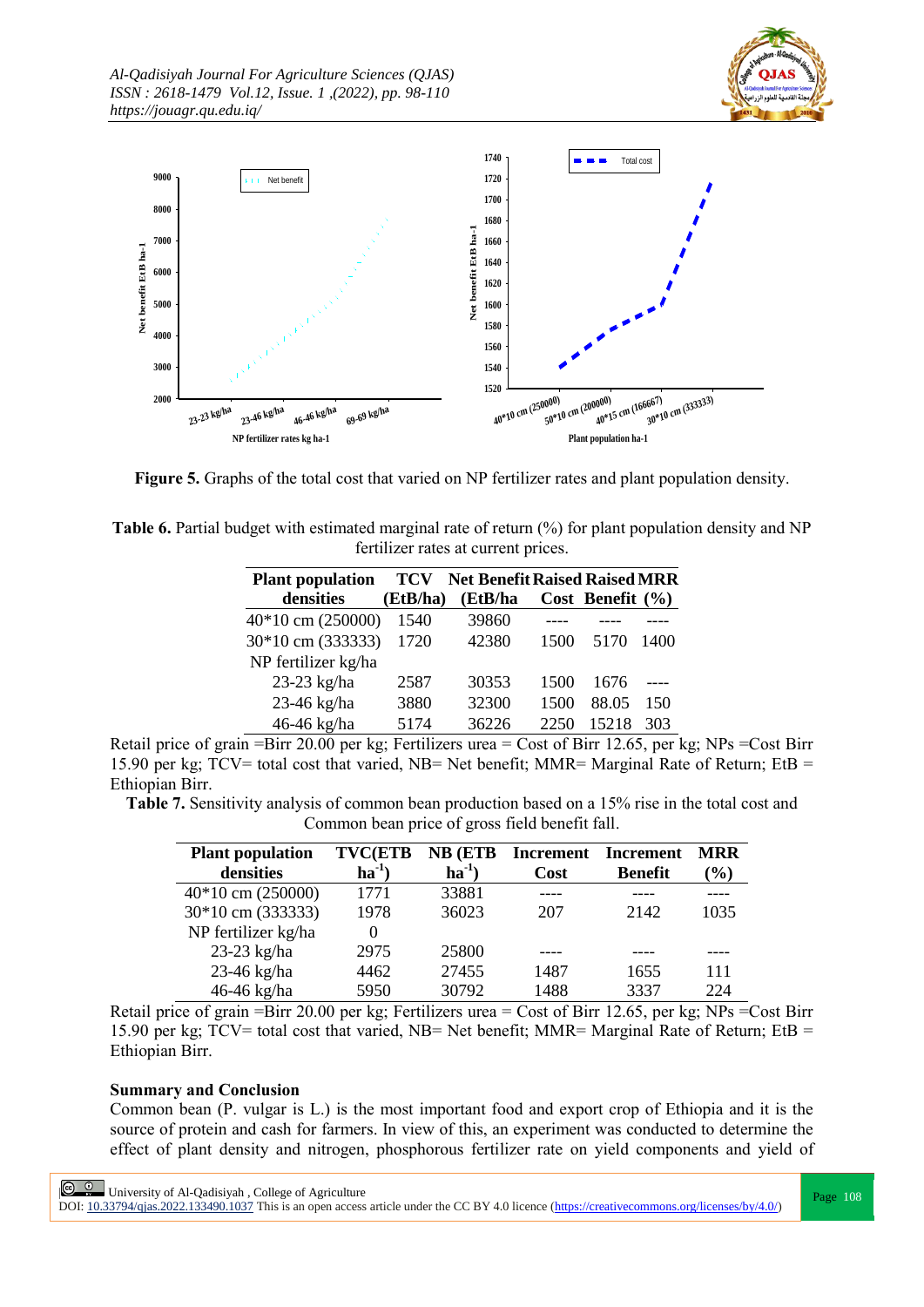

common bean. The result showed that the most important parameters are significantly effect. The highest plant height (71.26) and (72.51cm) were recorded from (200000 plants ha<sup>-1</sup>) plant density and from the highest NP fertilizer rate (69/69 kg ha<sup>-1</sup>) respectively. The highest grain yield (2.45 t ha<sup>-1</sup>) and (2.30 t ha<sup>-1)</sup> were obtained from (333333) plant population density ha<sup>-1</sup> and 46/46 kg ha<sup>-1</sup> NP fertilizer rate respectively. Also it showed still there was an increase in plant density increases with 26.29 and 6.52% grain yield advantage over the lowest density and control recommendation respectively. Also the same trends showed with NP fertilizer rates but they decline with a further increase or beyond 46/46 kg/ha NP by 1.77% grain yield at 69/69 kg/ha rate. Similarly, the highest (6.40 and 6.33 t/ha) above ground biomass were recorded from both the highest plant density (333333) plant ha<sup>-1</sup> and (69/69) NP kg ha<sup>-1</sup> respectively. Also from economic and sensitivity analysis results treatments (333333) ha<sup>-1</sup> plant population density, (23-23) and (46/46) kg/ha NP fertilizer rates gave the highest yield response and net benefit with MMR 1035, 111 and 224% respectively. Therefore, intra and inter row spacing  $3*10$ cm or equivalent (333333) ha<sup>-1</sup> plant population density with applications of (23-23) or (46-46) kg ha<sup>-1</sup> NP fertilizer rates is recommended based on their resource to study areas farmers and similar agroecology.

## **Acknowledgements**

The gratefully acknowledge Mr Kemerudin Aba Mecha and Wodajo Mekuria who helped in overall trial management and support for collecting data from the field.

## **References**

- [1] CSA (Central Statistics Agency of Ethiopia). (2016). Report on area and crop production of major crops for 2016 Meher season, 1: 125.
- [2] Bulti Tesso, (2007). Yield and canning quality attributes of navy beans (Phaseolus vulgaris L.) as influenced by genotype and environment. M.Sc. Thesis Presented to Haramaya University, Ethiopia.
- [3] CSA , 2020. Agricultural sample survey 2012/2013: Report on area and production of crops (private peasant holdings 'Meher' season). Addis Ababa Ethiopia, the FDRE statistical bulletin, Vol. IV.
- [4] Tekalign M, and Haque I (1991). Phosphorus status of some Ethiopian soils, II.Forms and distribution of inorganic phosphates and their relation to available phosphorus. Tropical Agriculture, 68: 2-8.
- [5] Marschner P (2012). Marschner's Mineral Nutrition of Higher Plants. 3rd Edition, Academic Press, San Diego, ISBN: 9780123849052. P 651.
- [6] Kassa, M., B. Yebo and A. Habte, (2014). The response of haricot bean (Phaseolus vulgaris L.) varieties to phosphorus levels on Nitisols at Wolaita Zone, Ethiopia. Am. J. Plant Nutr.Fertiliz. Technol., 44: 27-32
- [7] Sanchez P.A. (1976). Properties And Management Of Soils In The Tropics, PP478-532. John Willey And Sons Inc. New York, USA.
- [8] D. F. Herridge and R. J. Redden (1999). Evaluation of genotypes of navy and culinary bean (Phaseolus vulgaris L.) selected for superior growth and nitrogen fixation. 39(8) pp.975 – 980
- [9] Graham PH (1981). Some problems of nodulation and symbiotic nitrogen fixation in Phaseolus vulgaris L.: A review. Field Crops Research 4:93-112
- [10] Piha, M.I., Munns, D.N. (1987). Sensitivity of the common bean (Phaseolus vulgaris L.) symbiosis to high soil temperature.Plant Soil98,183–194. https://doi.org/10.1007/BF02374822
- [11] Graham PH (1981). Some problems of nodulation and symbiotic nitrogen fixation in Phaseolus vulgaris L.: A review. Field Crops Research 4:93-112
- [12] Central statistical Agency CSA., 2013. Report on Area and Production of major Crops. Stat. Bull.532: 1-125.
- [13] Dwivedi DK, Singh H, Shahi KM, Rai JN (1994). Response of French bean (Phaseolus vulgaris L.) to population density and nitrogen levels under mid upland situation in north-east alluvial plains of Bihar. Indian Journal of Agronomy 39:581-583
- [14] Shumi Deresa. (2018). Response of common bean (Phaseolus vulgaris L.) varieties to rates of blended NPS fertilizer in Adola district, Southern Ethiopia.12(8), pp. 164-179. DOI: 10.5897/AJPS2018.1671
- [15] PES, J. A. (2011). Principais problemas da cultura do feijão irrigado (Ênfase à etapa de semeadura). In: FANCELLI, A. L. (Ed.). Feijão: tecnologia da produção. Piracicaba: ESALQ/USP/LPV,.cap. 2, p.13- 22.

**Page 109**<br>
Page 109<br>
Records the core to 2000 1000 Page 109<br>
Page 109

DOI:  $10.33794/q$ jas.2022.133490.1037 This is an open access article under the CC BY 4.0 licence (https://creativecommons.org/licenses/by/4.0/)